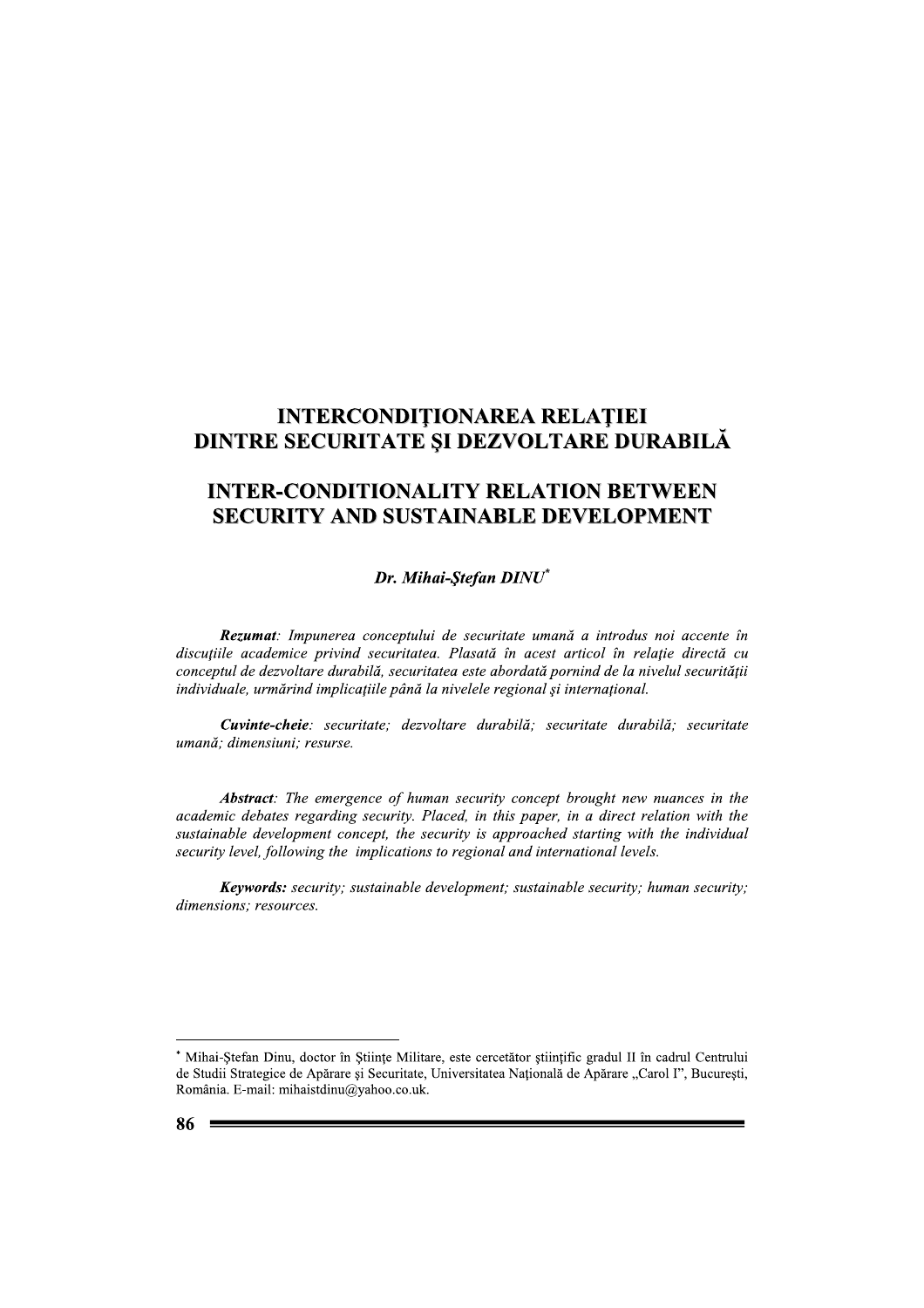= Revista de Științe Militare ~ 3/2013 (

## Introducere

Dornind de la ideea că mediul de securitate în cel de al doilea deceniu al secolului XXI, devine din ce în ce mai complex iar amenințările la care trebuie să facă față atât individul uman cât și statele ca actori maiori ai scenei internationale, în prezentul articol vom aborda legătura dintre securitate și dezvoltare durabilă, luând în considerare și conceptul de securitate umană. Având în vedere sursele de putere ale statelor, vom aborda ideea de dezvoltare durabilă dincolo de valoarea sa de ideal al întregii omeniri, relaționând-o la nivel structural cu problemele contemporane ale omenirii si cauzele acestora, cauze ce pot afecta de asemenea securitatea statelor în toate dimensiunile ce o caracterizează.

## Sursele de putere ale statelor și securitatea

Diversele transformari ale conceptului de securitate s-au petrecut în mod evident ca urmare a transformărilor de pe scena internațională. Considerând încheierea Războiului Rece un punct maior de referintă pentru schimbările generate de dezechilibrarea balantei de putere, a bipolarității, putem afirma că vechiul sistem de securitate constituit sub umbrelele nucleare ale celor două superputeri angrenate în Războiul Rece (SUA si URSS), prin menținerea parității strategice relative între blocurile militare nu a putut rezista presiunii exercitate de factorii economici, politici sau sociali. Prin urmare, procesul de abordare a priorităților agendei de securitate a suferit o serie de transformări, acestea nemaifiind instrumentate prin mijloace exclusiv militare, ci prin actiuni de natură politică, economică, culturală etc., corelate noilor perspective deschise de însăși desfășurarea concretă a evenimentelor pe scena relațiilor internaționale.

Scena internatională devine astfel, după părerea lui Zbigniew Brzezinski, marea tablă de sah în care actorii actionează frecvent prin relatiile de putere. Puterea nu se manifestă însă în mod exclusiv, ca atribut al unui stat sau unei entități, ci numai în relație cu ceilalți actori internaționali. De o importanță majoră în proiectarea unor politici de securitate eficiente, puterea este rezultatul unei combinatii de capacităti care derivă din surse interne sau externe, ca rezultat al relatiilor internationale. În general, sunt

87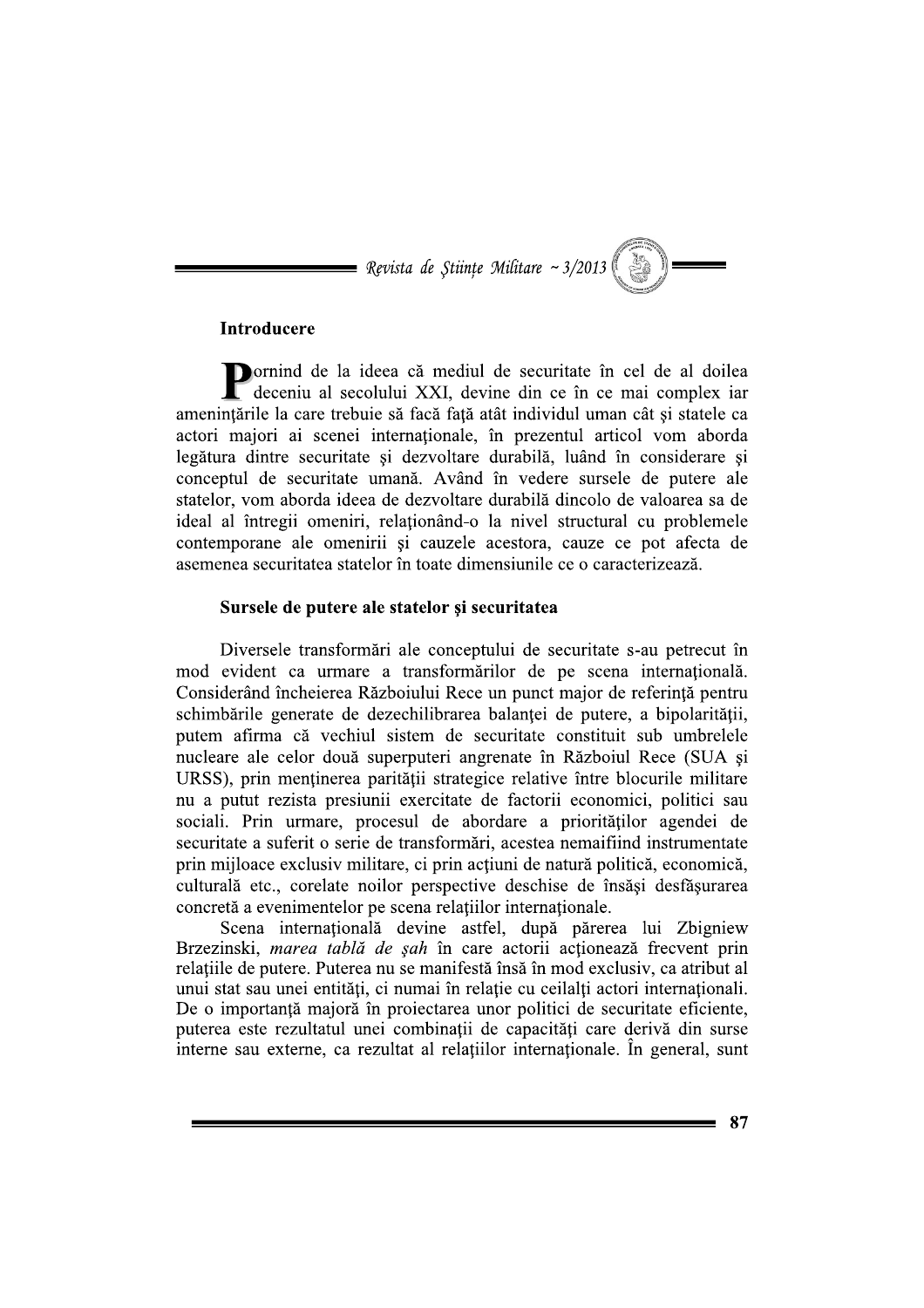

acceptate ca surse esențiale de putere sursele naturale, sursele sociopsihologice și sursele sintetice<sup>1</sup>.

Sursele naturale derivă din considerentele geografice (dispunerea statului pe glob, suprafața, ieșirea la mare, lungimea și natura granițelor etc.), resursele naturale și populația. Aceste surse sunt considerate a fi cele mai durabile, iar acțiunile de compensare a dezavantajelor provenite din insuficiența resurselor naturale sunt cele mai costisitoare, ceea ce provoacă frecvent transformarea lor în obiect al unor politici de lungă durată care, în timp, pot deveni tradiție politică. Totodată, importanța surselor naturale de putere<sup>2</sup> este provenită din rolul decisiv pe care acestea îl dețin în stabilirea si stabilitatea strategiilor politico-militare de apărare a unui stat.

Sursele sociopsihologice ale puterii sunt cele mai delicate, în opinia noastră, deoarece se regăsesc în aspecte mai greu cuantificabile: imaginea de sine a unui popor<sup>3</sup>; nivelul de socializare a politicii, care reflectă procesul prin care individul își formează atitudinea politică, sprijinul public, forma de conducere etc. Sprijinul public, de exemplu, reflectă, în ultimă instanță, coeziunea unei națiuni în sprijinul promovării unor valori fundamentale. Lipsa sprijinului public sau prezența unui nivel redus al acestuia uzează resursele politice și militare ale unui stat care poate suferi astfel o criză de credibilitate și eficiență în momente dificile.

O altă categorie de surse ale puterii este constituită de sursele sintetice, acestea derivând din celelalte două categorii menționate anterior și reflectând abilitatea statului de a-și întrebuința sursele naturale și sociopsihologice pentru afirmarea puterii. Practic, sursele sintetice de putere sunt constituite de resursele industriale, financiare, tehnico-stiințifice și militare.

Prin urmare, putem identifica faptul că sursele de putere ale statelor menționate anterior se află, așa cum vom analiza în continuare, într-o relație directă cu aspecte ce stau la baza conceptului de dezvoltare durabilă.

## Dezvoltarea durabilă, securitatea mediului și securitatea umană

Originea conceptului de dezvoltare durabilă poate fi plasată la începutul anilor '90 ai secolului XX, impunându-se în cadrul relatiilor

<sup>&</sup>lt;sup>1</sup> Walter S. Jones, *The logic of International Relations*, Longman, New York 1997, p. 202.

 $2$  Ibidem, p. 188.

<sup>&</sup>lt;sup>3</sup> Ibidem, p. 190.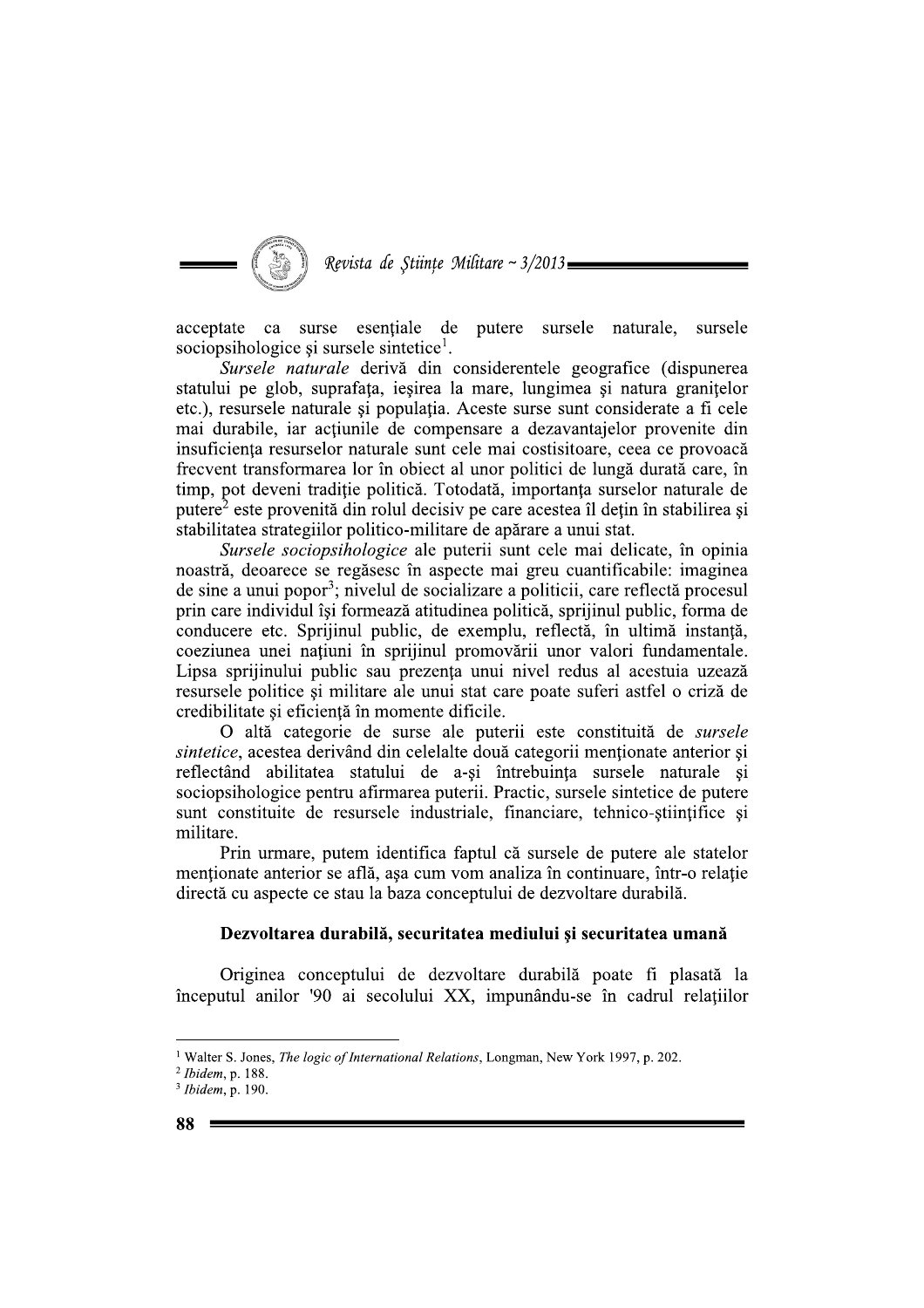**Example 2013** Revista de Stiințe Militare ~ 3/2013

internaționale odată cu publicarea Raportului Comisiei Brundtland<sup>4</sup>, ale căror lucrări s-au desfăsurat sub egida ONU, în cadrul Comisiei Mondiale pentru Mediu și Dezvoltare (WCED) prezidată de prim-ministrul norvegian Gro Harlem Brundtland, în anul 1992.

Meritul esențial al Raportului Brundtland este acela de a identifica provocările cu care se confruntă, inclusiv în prezent, omenirea la nivel global si de a propune pe baza acestora o definitie a dezvoltării durabile. Astfel dezvoltarea durabilă era definită drept acea modalitate de a satisface nevoile generațiilor prezente fără a afecta negativ îndeplinirea nevoilor fundamentale traiului generatiilor viitoare.

Cauzele aparitiei acestei definitii erau înfățisate de aspecte de dezvoltare globală precum:

- cresterea populatiei;
- · dezvoltarea urbană:
- sporirea consumului de energie;

· nevoia din ce în ce mai fundamentală de resurse energetice, coroborată cu scăderea cantității acestora.

Ca urmare a acestor cauze, efectele produse pot fi identificate în:

- · deteriorarea condițiilor de mediu;
- sporirea mișcărilor migraționiste ale populației;

• sporirea nevoii de resurse energetice si intensificarea conflictelor interstatale și a crizelor interne ale statelor mai puțin dezvoltate.

Suntem de părere că majoritatea cauzelor menționate anterior constituie, indirect, amenintări la adresa securității nationale a oricărui stat, dacă avem în vedere faptul că din definiția dezvoltării durabile transpar aspecte care sunt direct relationate nevoilor primare de trai ale individului uman, precum nevoia de hrană, apă, dar și acelea privind asistența medicală sau educația privite ca și condiții esențiale ale dezvoltării individului uman. Așadar, cauzele menționate nu afectează numai nivelul național al securității, ci și pe cel individual. Mai mult, credem că imposibilitatea satisfacerii nevoilor esentiale de trai, se află în directă legătură cu un concept promovat tot prin intermediul ONU, odată cu publicarea Human

<sup>&</sup>lt;sup>4</sup> \*\*\* World Commission on Environment and Development, Our Common Future, Oxford University Press, 1987, p xii-xv.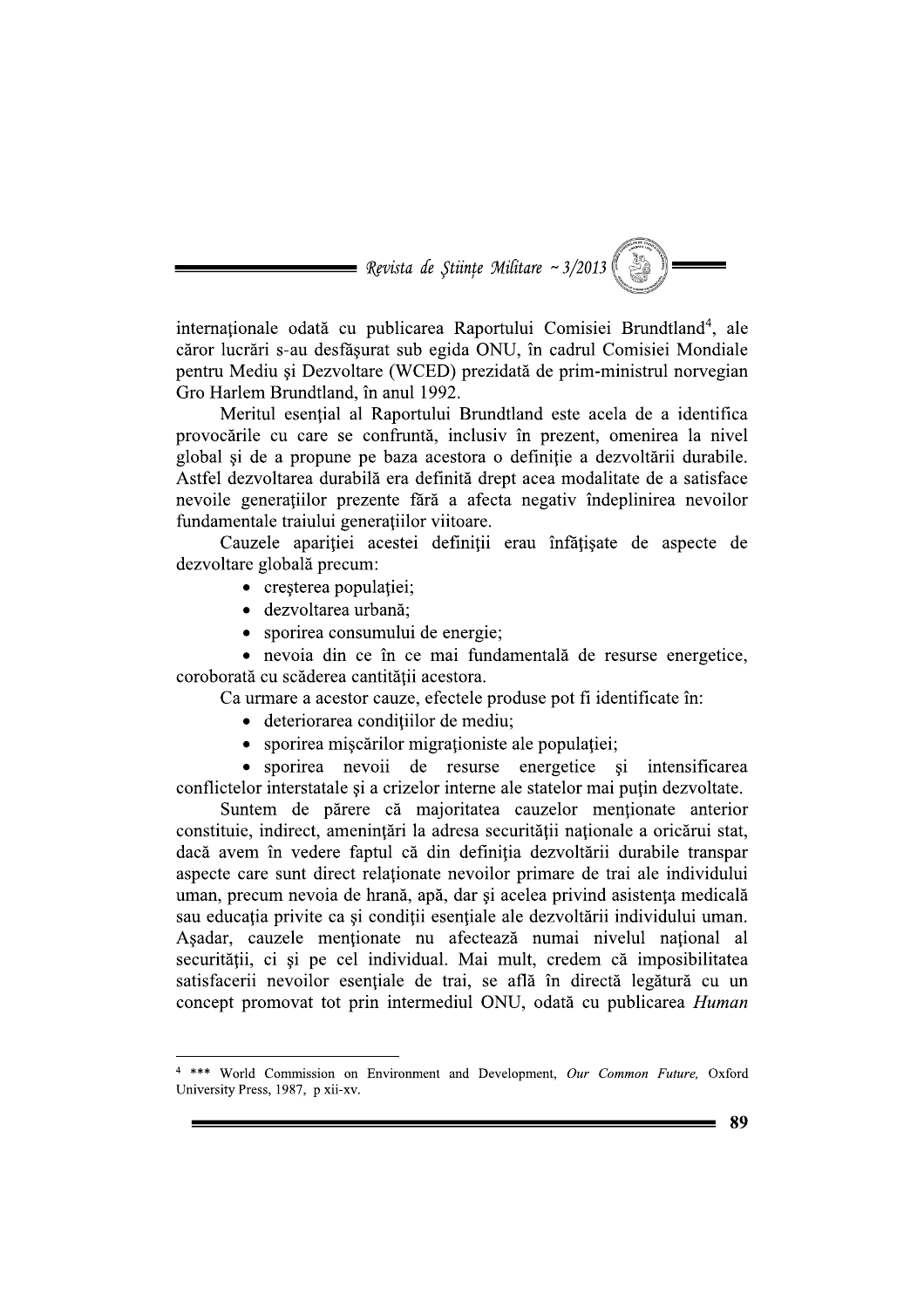

Development Report<sup>5</sup>, și anume: securitatea umană. Putem afirma prin prisma celor analizate până în acest moment că securitatea umană la început de secol XXI poate fi realizată numai prin dezvoltare durabilă și echitabilă, în sensul în care devine un concept din ce în ce mai necesar în stabilirea politicilor interne și externe ale statelor, iar prin accesul la resurse – realizat cu evitarea conflictelor armate – contribuie la pacea globală. Mai mult, credem că politicile eficiente care sunt fundamentate în jurul conceptului de securitate umană pot deveni un motor al comerțului internațional și, pe cale de consecință, prin sporirea puterii economice a statelor să contribuie la asigurarea unei securități solide la nivel național, regional și internațional.

Evident, prin raportul Comisiei Brundtland, putem trage concluzia că acesta a consfințit recunoașterea dimensiunii de mediu a securității prin identificarea atingerilor ce se aduc mediului și implicit traiului uman.

## Concluzii

Ca urmare a aspectelor prezentate în această lucrare, suntem de părere că între securitate și dezvoltare durabilă există o relatie de interconditionare. pornind de la nivelul individual al securității, cu implicații asupra celorlalte niveluri: național, regional și internațional.

De asemenea, credem că ar trebui considerat cu mai multă atentie conceptul de securitate durabilă, concept care să îmbogățească nuanțele actualei perspective asupra securității.

Securitatea durabilă ar presupune, prin prisma celor discutate în această lucrare, aspecte precum:

- schimbările climatice:
- competiția pentru resurse (în special pentru resurse energetice);

• marginalizarea de tip politic, economic sau militar a unor state sau regiuni ca urmare a discrepantelor din ce în ce mai semnificative în plan socio-economic;

· globalizarea militarizării, în sensul în care au loc intervenții armate ca măsură de securitate, iar acestea pot fi percepute ca disproporționate și vătămătoare pentru indivizi și mediu, în special din

<sup>&</sup>lt;sup>5</sup> \*\*\* Human Development Report, United Nations Development Programme (UNDP), Oxford University Press, New York, 1994, p.22.